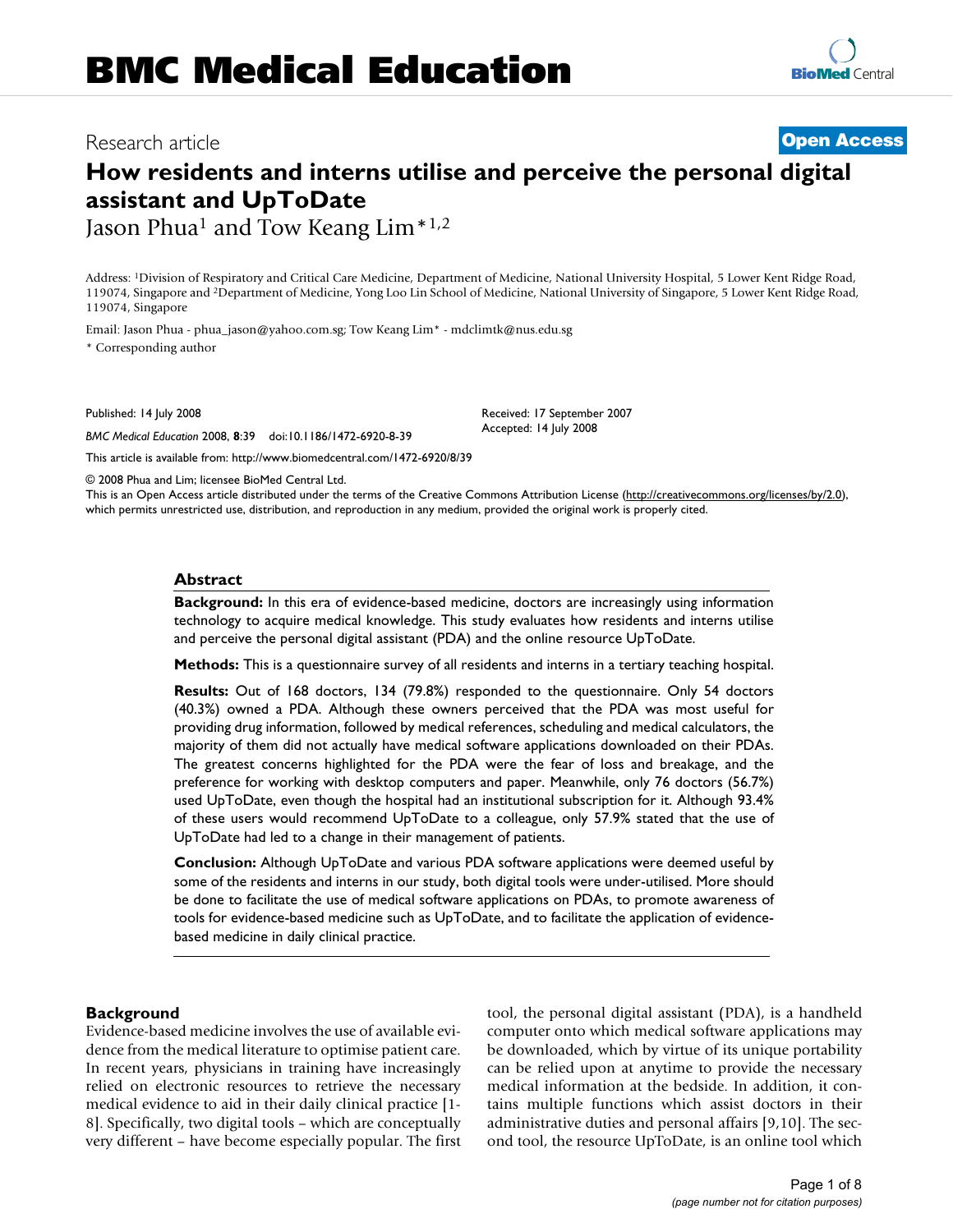provides quick and pragmatic clinical information for doctors and which, though sometimes accessible on the PDA, is more often accessed on multiple computers in hospitals, clinics or homes [1,11-13].

In July 2004, we conducted a questionnaire survey on residents and interns in our tertiary teaching hospital, National University Hospital, Singapore, to evaluate their use of various traditional and electronic medical information resources, the results of which have been published [8]. To summarise, we found that while these doctors spent the most time on traditional resources like teaching sessions and print textbooks, rating them as most useful, electronic resources – especially MEDLINE – also ranked highly. Five months prior to the questionnaire survey, in February 2004, our hospital had started an institutional subscription to UpToDate. We therefore took the opportunity to use the questionnaire survey to examine the utility of the two electronic resources – the PDA and UpToDate – for residents and interns.

# **Methods**

We conducted the study as part of a quality improvement programme instituted to promote the practice of evidence-based medicine. Such quality improvement surveys on educational practices are exempted from a formal ethics review by our institutional review board. Our hospital has multiple specialties, each with their own set of residents and interns and their own teaching programmes. The Singaporean education system ensures a minimum level of computer literacy for these doctors, including use of the internet and basic word processing software applications without difficulty. Doctors have easy access to multiple desktop computers in all wards as well as doctors' rooms, each with an internet connection to the UpToDate website. During the time of the study, UpTo-Date was the only electronic resource for which our hospital had an institutional subscription. Most of the various specialty departments had either departmental or personal subscriptions to certain general medical or subspecialty journals, but whether or not the residents and interns had access to these journals online depended on each department's head and attending physicians. None of the departments provided PDAs to the doctors for official use.

We developed a questionnaire which captured information on PDA ownership, time spent using a PDA, usefulness of a PDA for acquiring medical knowledge, the medical software applications used by PDA owners, and doctors' perceptions of the various functions and potential disadvantages of the PDA. It also captured information on who used UpToDate, time spent using UpToDate, usefulness of UpToDate for acquiring medical knowledge, and their perceptions of UpToDate and its features which

they felt made it popular. We used a 5-point Likert scale to identify a range of responses  $(1 =$  strongly agree or definitely useful, 2 = agree or useful, 3 = not sure, 4 = disagree or not useful, 5 = strongly disagree or definitely not useful). Other sections in the questionnaire (see Additional file 1) evaluated the use of other information resources which have been previously reported [8]. After obtaining comments on the questionnaire's face validity from colleagues within our Department of Medicine, we tested it on a pilot sample of 10 residents from our Department – changes to the questionnaire were deemed unnecessary after the pilot survey.

In July 2004, we distributed these questionnaires to all residents and interns working in our hospital through the various department secretaries. In Singapore, residents (who are beyond their first postgraduate year) undergo 6 month rotations while interns (who are in their first postgraduate year) undergo 4-month rotations in various hospitals. Therefore, most residents who received the questionnaires were undergoing postings which spanned the period from May to October 2004, while most interns were undergoing their very first clinical posting in the period from May to August 2004. The department secretaries collected the completed questionnaires within two weeks and reminded the non-responders after two, four and six weeks.

We expressed nominal data as frequencies, ordinal data as medians (interquartile range [IQR]), and continuous data as medians (IQR) or mean  $\pm$  standard deviation where appropriate. We compared groups using the chi-square test, the Mann-Whitney U test and the Wilcoxon signed rank test accordingly. A p value of less than 0.05 was considered significant, with all p values being two-sided. We used the statistical software SPSS version 11.5 (SPSS Inc., Chicago, IL, USA).

# **Results**

A total of 134 (103 residents and 31 interns) out of 168 (133 residents and 35 interns) doctors returned the questionnaires (79.8% response rate). Table 1 demonstrates the characteristics of the respondents. The bulk of the doctors were not enrolled in any specialty training programs, as many of them had only recently graduated from medical school. In Singapore, specialty training begins in residency (not internship). In addition, the majority of Singaporean doctors become family practitioners, and to date, family practice does not require enrolment in a residency training programme.

# *Use of PDAs*

As depicted in Figure 1, 54 doctors (43 residents and 11 interns) owned a PDA. Forty-five doctors (83.3%) used a Palm operating system while 9 doctors (16.7%) used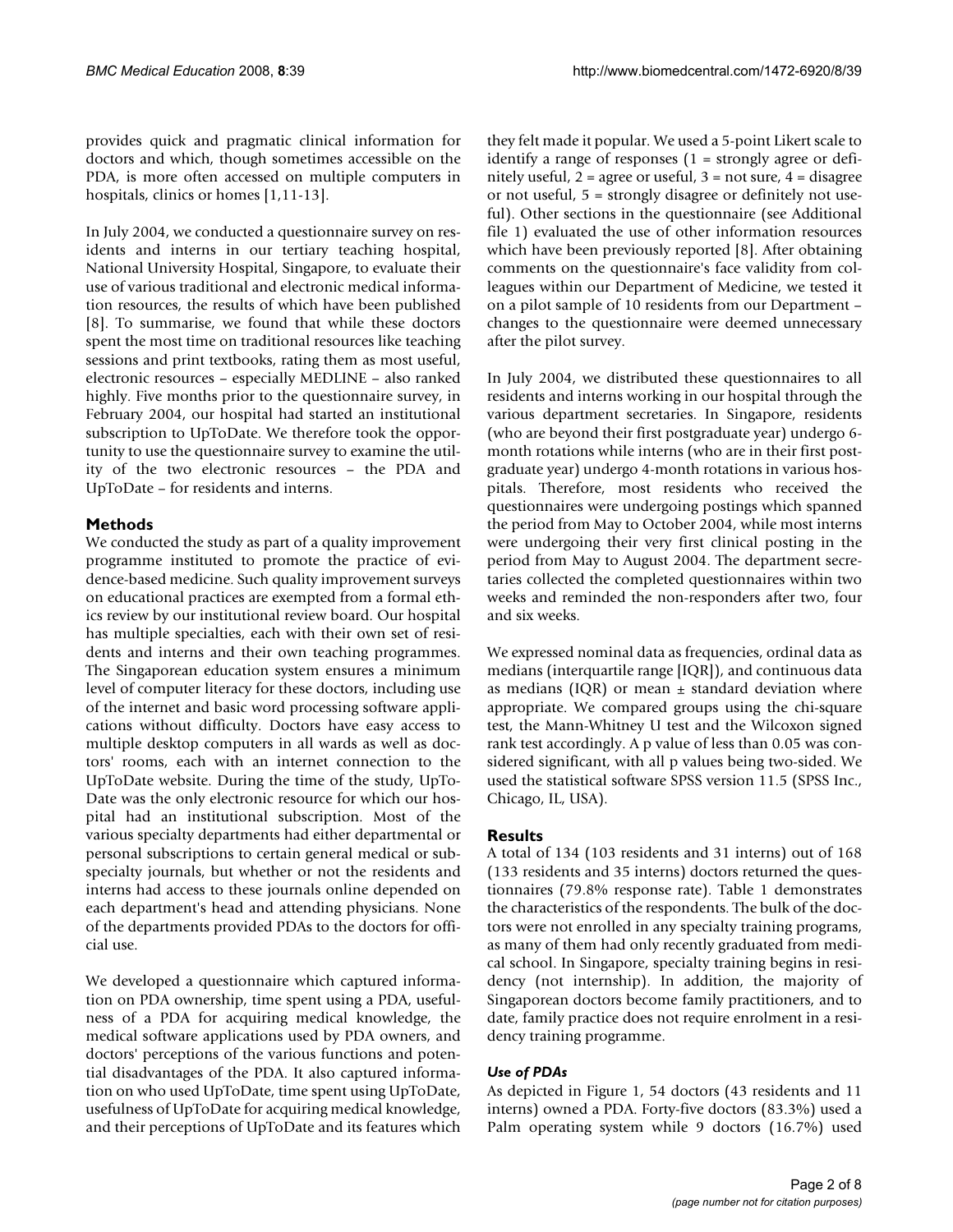#### **Table 1: Characteristics of doctors**

| Characteristics            | Data*      |
|----------------------------|------------|
|                            |            |
| Number                     |            |
| Total                      | 134        |
| Male                       | 82 (61.2)  |
| Female                     | 52 (38.8)  |
| Age, year                  | $28 \pm 3$ |
| Designation                |            |
| Residents                  | 103 (76.9) |
| Interns                    | 31(23.1)   |
| Training programmes        |            |
| None                       | 84 (62.7)  |
| Internal medicine          | 15(11.2)   |
| Anaesthesiology            | 8(6.0)     |
| Radiology                  | 8(6.0)     |
| Family medicine            | 5(3.7)     |
| Paediatrics                | 3(2.2)     |
| <b>Emergency medicine</b>  | 3(2.2)     |
| Ophthalmology              | 2(1.5)     |
| Otolaryngology             | 2(1.5)     |
| Surgery and orthopaedics   | 2(1.5)     |
| Obstetrics and gynaecology | 1(0.7)     |
| Psychiatry                 | 1(0.7)     |
| Postgraduate year status   |            |
| I                          | 31(23.1)   |
| $\overline{a}$             | 20 (14.9)  |
| 3                          | 11(8.2)    |
| 4                          | 17(12.7)   |
| 5                          | 19 (14.2)  |
| 6                          | 8(6.0)     |
| 7                          | 10(7.5)    |
| 8                          | 6(4.5)     |
| 9                          | 3(2.2)     |
| 10 or more                 | 9(6.7)     |
|                            |            |

 $*$  Data are presented as number (%) or mean  $\pm$  standard deviation.

Windows CE. The majority (33 doctors, 61.1%) used their PDAs for both personal and work-related purposes, as compared to 12 (22.2%) with mainly personal purposes and 9 (16.7%) with mainly work-related purposes.

With respect to using the PDA to acquire medical knowledge, the median time spent per week was 0.5 hour (IQR 0 – 2.0 hours). The median frequency of use per week was 4.0 times (IQR 0 – 12.3 times). The median score on a Likert scale of 1 to 5 (where a score of 1 represents "definitely useful" and 5 represents "definitely not useful") for the perceived usefulness of the PDA for acquiring medical knowledge was 2.0 (IQR 1.0 – 2.0). A detailed breakdown of how these doctors rated its usefulness is provided in Figure 1.

These PDA owners perceived that the PDA was most useful for providing drug information, followed by medical references, scheduling and the calendar, medical calculators, and finally documentation (Table 2). However, in reality, half or less of these same owners had the appropriate medical software applications for drug information, medical references and medical calculators downloaded into their PDAs (Table 2). In total, the following programmes were downloaded into the 54 PDAs: drug information: the Sanford Guide to Antimicrobial Therapy (7 programmes), Epocrates (4), Physicians' Desk Reference (4), Johns Hopkins POC-IT Antibiotic Guide (2), British National Formulary (1), MIMS (1), Mosby's Drug Consult (1), Royal Children's Hospital Drug Doses (1); medical references and guidelines: 5-Minute Consult Series (26), Harrison's Manual of Medicine (12), Washington Manual of Medical Therapeutics (12), the ICU Book (4), Handbook of Evidence-based Critical Care (3), American College of Cardiology Guidelines (2), International Classification of Diseases – Ninth Revision (1), eMedicine (1), Nelson Textbook of Pediatrics (1), Schwartz's Principles of Surgery (1), Williams Obstetrics (1), Dahnert's Radiology Review Manual (1), ARTBeat (1), .911 (1); medical calculators: Archimedes (8) and other medical calculators (12).

As for potential drawbacks of the PDA, the perceptions of all 134 respondents on these are listed in Table 3. The greatest concerns highlighted were the fear of loss and breakage, and the preference for working with desktop computers and paper. Only a small minority felt that the PDA made one look unprofessional, was too technical, or worked too slowly.

Of the remaining 80 doctors who did not own a PDA, only 14 (17.5%) thought they would buy one in the next 1 year (Figure 1).

### *Use of UpToDate*

As depicted in Figure 2, 76 doctors (58 residents and 18 interns) had previously used UpToDate. The median time spent per week was 1.0 hour (IQR 0.5 – 2.0 hours). The median frequency of use per week was 3.0 times (IQR 2.0 – 5.0 times). The median score on a Likert scale of 1 to 5 for the perceived usefulness of UpToDate was 1.0 (IQR 1.0 – 1.0). The median time taken to find an answer per search was 5.0 minutes (IQR 3.0 – 10.0 minutes).

Most of these 76 doctors felt that hospitals should have institutional subscriptions to UpToDate, and most would recommend UpToDate to a colleague (Table 4). However, most would not subscribe personally to UpToDate even if the hospital ceased its institutional subscription. They were also less enthusiastic in pronouncing that UpToDate had led to a change in their diagnoses or management of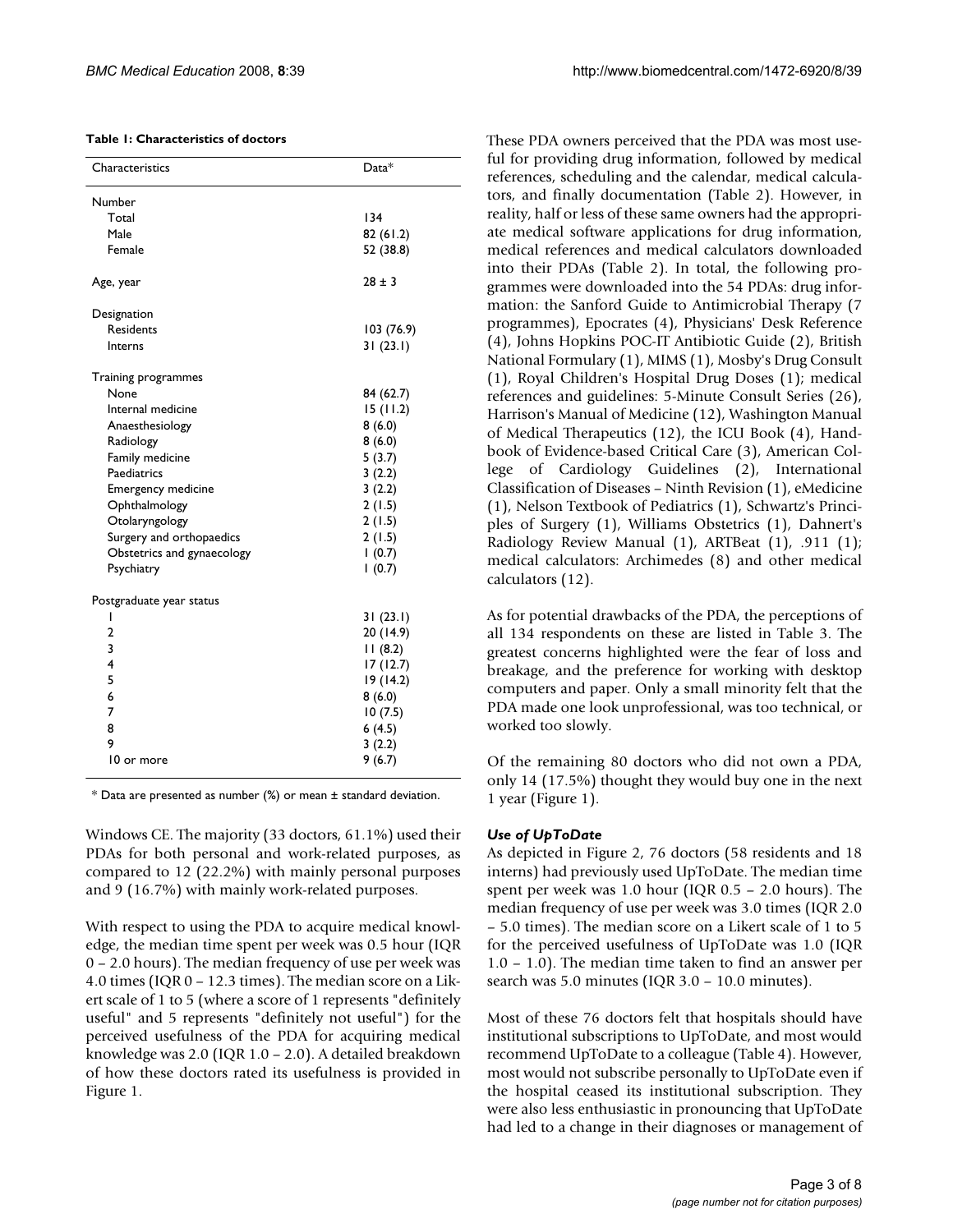

**Doctors' use and perception of the personal digital assistant (PDA).**

patients, or that UpToDate helped to avoid referrals to other specialties (Table 4). Among the 58 residents who used UpToDate, about half had used it in their clinics.

**Table 2: Doctors' perceptions of usefulness of various functions of the personal digital assistant (PDA)**

| $Useful*$<br>Function                                                                                                                                                                                                                         |  |                                         |  |
|-----------------------------------------------------------------------------------------------------------------------------------------------------------------------------------------------------------------------------------------------|--|-----------------------------------------|--|
|                                                                                                                                                                                                                                               |  | Owns software applications <sup>†</sup> |  |
| Drug information<br>16(29.6)<br>45 (83.3)<br>27(50.0)<br>44 (81.5)<br>Medical references<br>38 (70.4)<br>Not applicable<br>Scheduling/calendar<br>18(33.3)<br>37 (68.5)<br>Medical calculators<br>17(31.5)<br>Not applicable<br>Documentation |  |                                         |  |

\* Data are presented as the number (%) of doctors who chose

"Strongly agree" or "Agree", as opposed to "Not sure", "Disagree" or "Strongly disagree" when the 54 doctors who owned personal digital assistants were asked if each function was useful for acquiring medical knowledge.

† Data are presented as the number (%) of doctors who owned the relevant medical software applications.

Indeed, among the users of UpToDate, residents used it more frequently than interns (median 3.0 times per week [IQR 2.0–5.3 times] versus 1.5 times [IQR 1.0–3.5 times],  $p = 0.004$ , Mann-Whitney U test). Table 4 also shows the features of UpToDate which the doctors felt made it popular.

Only 93 doctors (69.4%) were aware that our hospital had an institutional subscription to UpToDate. Of these, 4 doctors (3.0%) had a personal subscription to UpTo-Date. Trainees in the fields of internal medicine, paediatrics, obstetrics and gynaecology, and family medicine – specialties which are featured in UpToDate – were more likely to be aware that the hospital had an institutional subscription to UpToDate (90.0% versus 65.8%,  $p = 0.03$ , chi-square test), more likely to have used UpToDate previously (85.0% versus 51.8%, p = 0.006, chi-square test), more likely to find UpToDate useful (70.0% versus  $45.6\%$ ,  $p = 0.04$ , chi-square test), and spent more time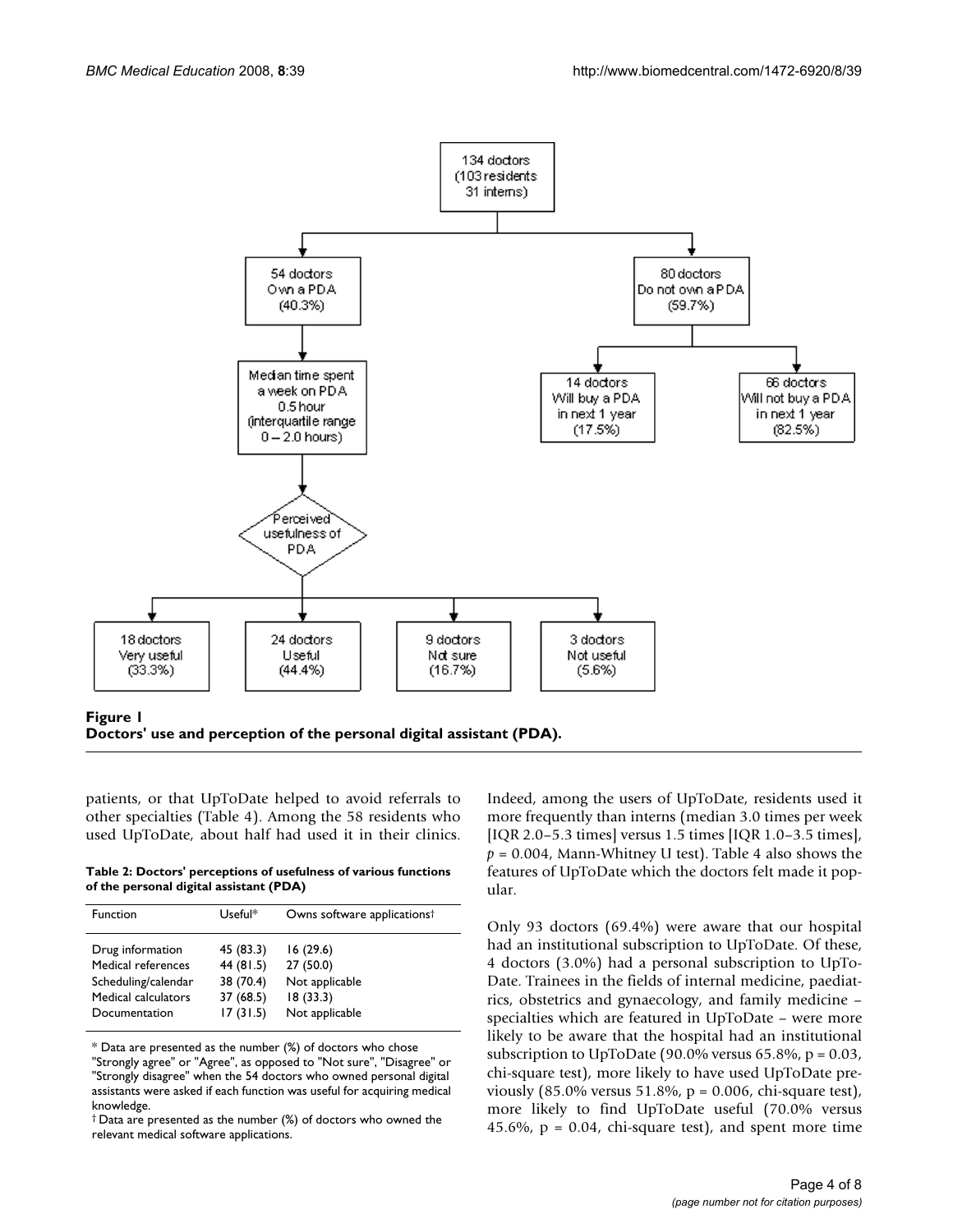**Table 3: Doctors' perceptions of potential drawbacks of the personal digital assistant (PDA)**

| Function                  | Agree*    |
|---------------------------|-----------|
| Fear of loss and breakage | 69(51.5)  |
| Prefer desktops           | 61(45.5)  |
| Prefer paper              | 57 (42.5) |
| Cumbersome to carry       | 49 (36.6) |
| Short battery life        | 45 (33.6) |
| Limited memory            | 42(31.3)  |
| Difficult data entry      | 41 (30.6) |
| Fear of over-reliance     | 39 (29.1) |
| Screen too small          | 30(22.4)  |
| Looks unprofessional      | 22(16.4)  |
| Too technical             | 19(14.2)  |
| Works too slowly          | 17 (12.7) |
|                           |           |

\* Data are presented as the number (%) of doctors who chose "Strongly agree" or "Agree", as opposed to "Not sure", "Disagree" or "Strongly disagree" when all 134 doctors were asked if they agreed with each statement about the potential drawbacks of the personal digital assistant.

using UpToDate (median 1.0 hour [IQR 0.4–2.0 hours] versus median  $0.25$  hours [IQR 0-1.0 hours], p =  $0.009$ , Mann-Whitney U test) compared to other doctors.

# *Users of both medical software applications on PDAs and UpToDate*

There were 23 doctors (17.2%) who used both UpToDate and PDAs downloaded with medical software. Among them, although the same amount of time was spent per week on both tools, PDAs were used more frequently than UpToDate. Nevertheless, UpToDate was perceived to be more useful than the medical software applications downloaded on the 23 PDAs for acquiring medical knowledge (Table 5).

# **Discussion**

As opposed to the findings of previous studies [1,14,15], in general, our residents and interns did not spend much time using either the PDA or UpToDate. Our study therefore provides a good opportunity to explore the reasons for the under-utilisation of these tools.

### *Use of PDAs*

Internationally, the popularity of the PDA is rapidly increasing among doctors [9,10]. Systematic reviews of multiple studies have found that between 45% and 85% of doctors use PDAs [14,15], and that physicians in training were more likely to use one than more experienced doctors [15]. In our study, 40.3% of our house staff owned a PDA, a rate which is obviously lower than that found in other studies. Even among the owners of PDAs, the median time spent using the PDA per week was only 0.5 hours. This is despite most owners of PDAs reporting use for both work and personal purposes. In addition,

only a small minority of those who did not own a PDA would want to buy one in the next 1 year. Aside from the fear of breakage and loss – concerns which are prevalent among PDA users [16,17] – many doctors preferred working with desktops and paper, suggesting that the advantage of portability of PDAs was not sufficient to persuade most doctors to make the switch to using PDAs.

Further analysis of our results yields the necessary information to explain the relative under-use of PDAs by these doctors. Most PDA owners in our survey perceived that the PDA provided useful drug information, medical references, scheduling functions and medical calculators. These are the same features which have been highlighted in other medical studies on PDAs [14-16,18-24]. However, although these functions were rated highly, only half of our PDA owners had medical references downloaded onto their PDAs (interestingly, none of the owners had UpToDate downloaded on their PDAs [12,13]), and only one-third or less had medical calculators and drug information software applications downloaded. In previous studies, residents and medical students who were provided with PDAs which were already loaded with the relevant medical software applications usually rated their experience with the PDAs highly [25-27]. In all, this suggests that in order to make the PDA more effective as an information tool for house staff, residency programmes should strongly consider the provision of the necessary subscription for PDA medical software applications, along with technical support and the installation of these applications [24].

### *Use of UpToDate*

With regard to UpToDate, more than 90% of all users in our study agreed that the following features made it popular: the synthesis of relevant information, being updated regularly, its comprehensive references, its wide collection of subspecialties, and its easy-to-use recommendations. Given that UpToDate features topics in internal medicine, paediatrics, obstetrics and gynaecology and family medicine, it was understandably more popular among trainees within these disciplines. Indeed, prior studies that had demonstrated the popularity of UpToDate had mostly evaluated doctors or medical students within these disciplines [1,11,16,28,29].

Our study however revealed two concerns on UpToDate. First, although UpToDate was generally perceived to be useful, only slightly more than half of the house staff had used UpToDate. Although our institutional subscription began 5 months before the study, 30.6% of residents and interns did not know about it. This implies that more work needs to be done to inform our doctors of the resources available in the hospital. Second, although 86.8% of UpToDate users found the resource useful, only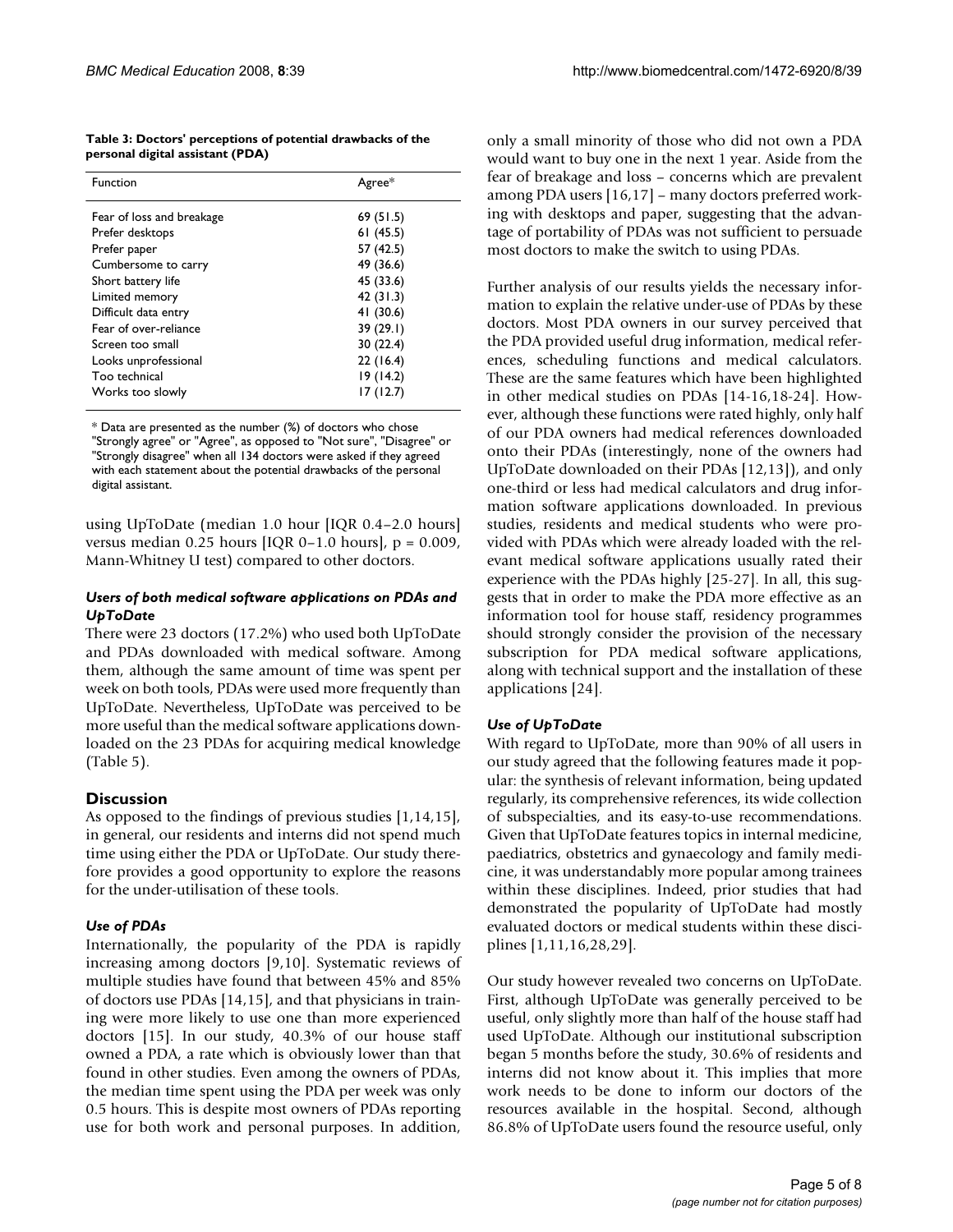

**Figure 2 Doctors' use and perception of UpToDate.**

| Table 4: Features of UpToDate which make it popular |
|-----------------------------------------------------|
|-----------------------------------------------------|

| Feature                                        | Agree*    |
|------------------------------------------------|-----------|
| Subscriptions and recommendations              |           |
| Hospitals should subscribe                     | 72 (94.7) |
| Will subscribe personally if hospital does not | 24(31.6)  |
| Will recommend to a colleague                  | 71 (93.4) |
| Use of UpToDate                                |           |
| Has led to a change of management              | 44 (57.9) |
| Has led to a change of diagnosis               | 28 (36.8) |
| Helps avoid referrals to other specialties     | 33 (43.4) |
| Used in clinicst                               | 30(51.7)  |
| Features of UpToDate which make it popular     |           |
| Synthesis of relevant information              | 74 (97.4) |
| Updated regularly                              | 71 (93.4) |
| Comprehensive references                       | 69 (90.8) |
| Wide collection of subspecialties              | 70 (92.1) |
| Easy-to-use recommendations                    | 70 (92.1) |

 $^*$  Data are presented as the number (%) of doctors who chose "Strongly agree" or  $\,$ "Agree", as opposed to "Not sure", "Disagree" or "Strongly disagree" when the 76 doctors who had used UpToDate were asked if they agreed with each statement

t Only the answers of the 58 residents who had used UpToDate are shown; the 18 interns who had used UpToDate are excluded as interns did not run clinics.

slightly more than half of them felt that it had led to a change of management in their practice, and only slightly less than half of them felt that it had led to a change of diagnosis and a decrease in the amount of referrals to other specialties. This may reflect a lack of confidence or ability to integrate new information into actual day-today medicine. Senior doctors should be mindful of this and build a working environment which encourages learning and the adoption of new clinical practices [3,30,31].

# *Users of both medical software applications on PDAs and UpToDate*

The use patterns of the 23 doctors who have used both medical software applications on PDAs and UpToDate nicely sum up some of the features of these 2 tools. Although PDAs were used more frequently, more time was spent on UpToDate. This highlights the portable nature and accessibility of PDAs [9,10] – which may be used for quick information retrieval by busy house staff – as opposed to UpToDate, which provides textbook-like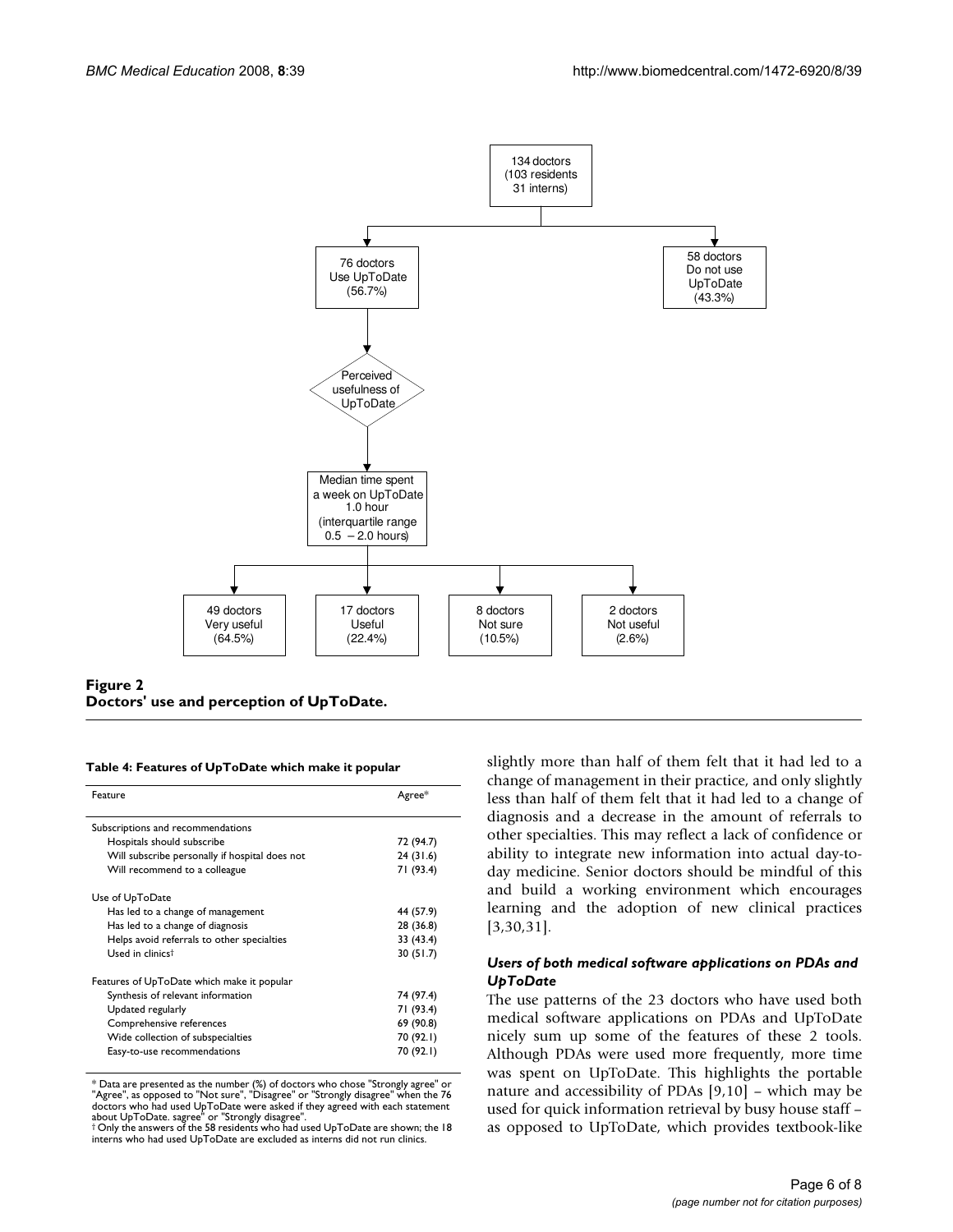|                                                                               | Only 23 respondents who used both UpToDate and PDAs with medical software applications |                                                                       |                          |  |
|-------------------------------------------------------------------------------|----------------------------------------------------------------------------------------|-----------------------------------------------------------------------|--------------------------|--|
| Characteristic                                                                | UpToDate                                                                               | <b>PDA</b>                                                            | b value                  |  |
| Time spent per week*<br>Frequency of use per week*<br>Usefulness <sup>†</sup> | 1.0 hr $(1.0 - 2.0)$<br>3.0 times $(2.0 - 5.0)$<br>$1.0(1.0 - 1.0)$                    | 1.0 hr $(0.5 - 2.0)$<br>12.0 times $(5.0 - 18.0)$<br>$2.0(1.0 - 2.0)$ | 0.21<br>< 0.001<br>0.005 |  |

#### **Table 5: Doctors' use of UpToDate and the personal digital assistant (PDA)**

\* Data are presented as median (interquartile range); comparisons made using the Wilcoxon signed rank test.

 $\dagger$  Data are presented as median score (interquartile range) on a Likert scale in which 1 = strongly agree, 2 = agree, 3 = not sure, 4 = disagree, 5 = strongly disagree, when doctors were asked if UpToDate and the PDA was useful for acquiring medical knowledge; comparison made using the Wilcoxon signed rank test.

information, usually on desktop computers, at a more leisurely pace [12]. It must be emphasised that our survey did not compare the usefulness of UpToDate versus PDAs per se. Rather, we found that the medical software applications downloaded on our doctors' PDAs was perceived to be less useful than UpToDate for retrieving medical information. This may again reflect a lack of technical support for doctors using PDAs.

#### *Limitations*

The limitations of our study should be acknowledged. First, since the study was based in a tertiary care hospital in Singapore, the results may not be generalisable to community-based hospitals and residency training programmes, and to the developing world. Second, though the response rate to our questionnaire was reasonably good at 79.8%, we do not have sufficient information on the non-respondents to determine the presence of a response bias. Third, as this is a questionnaire study, the validity of our results depends on how the respondents' answers truly reflected their actual practice. Also, the questions in the survey were generated by us and have not previously been validated. Fourth, we limited the questionnaire to the assessment of the use of PDAs to acquire medical knowledge and did not evaluate the integration of PDAs with administrative work processes and clinical information systems in the hospital [9,10,14,15]. Fifth, while we directly compared the time spent and perceived usefulness of PDAs and UpToDate, given their very different functions, our questionnaire could not provide a direct comparison of their various pros and cons. Sixth, various advances in both tools have been made since the time of our survey. For example, more topics are now covered by UpToDate, and refinements have been made to its search engine. Meanwhile, the distinction between PDAs and phones is being increasingly blurred with the rapid emergence of smart phones with PDA functionality [9,10]. Importantly, although none of our house staff's PDAs contained software for UpToDate, at the time of our survey, UpToDate could actually be downloaded onto PDAs with a Windows CE system but not a Palm operating system (nevertheless, Now, not only can UpToDate may be downloaded onto most PDAs, faster wireless access has also facilitated the use of UpToDate on PDAs and smart phones with web browsing capabilities.

# **Conclusion**

To conclude, although UpToDate and various PDA software applications, including those for drug information, medical references, scheduling and medical calculators, were deemed useful by some of the residents and interns in our study, both digital tools were under-utilised. More should be done to facilitate the use of medical software applications on PDAs, to promote awareness of tools for evidence-based medicine such as UpToDate, and to facilitate the application of evidence-based medicine in daily clinical practice.

### **List of abbreviations**

IQR: interquartile range; PDA: personal digital assistant.

#### **Competing interests**

The authors declare that they have no competing interests.

### **Authors' contributions**

JP conceived of and coordinated the study, performed the statistical analysis and drafted the manuscript. TKL participated in its design and helped to draft the manuscript. Both authors read and approved the final manuscript.

# **Additional material**

#### **Additional file 1**

*Questionnaire on the use of information technology in routine clinical practice.* Click here for file

[\[http://www.biomedcentral.com/content/supplementary/1472-](http://www.biomedcentral.com/content/supplementary/1472-6920-8-39-S1.pdf) 6920-8-39-S1.pdf]